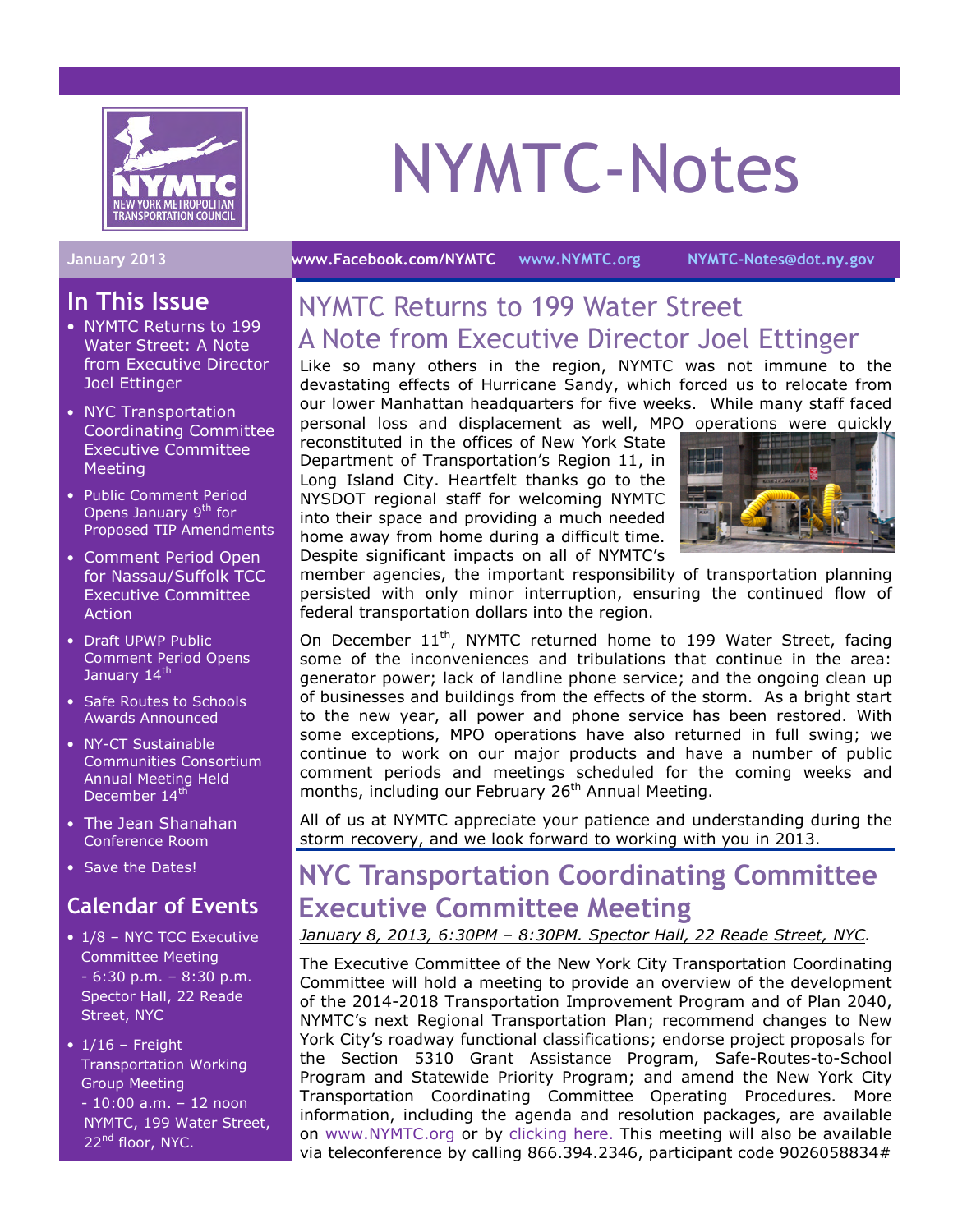#### RSVP to

howard.mann@dot.ny.gov This meeting will also be available as a conference call: 1-866-394-2346, Code – 797 795 3369

- 1/24 PFAC Meeting - 1:15 p.m. NYMTC, 199 Water Street, 22<sup>nd</sup> floor, NYC. RSVP to 212.383.7200 or Andrea Mile-Cole at andrea.milescole@dot.ny.gov. This meeting will also be available as a webinar. To register go to https://www4.gotomeeting. com/register/761153199
- 2/21 PFAC Meeting - 1:15 p.m. NYMTC, 199 Water Street, 22<sup>nd</sup> floor, NYC. RSVP to

212.383.7200 or Andrea Mile-Cole at andrea.milescole@dot.ny.gov. This meeting will also be available as a webinar. To register go to https://www4.gotomeeting. com/register/172707295

• 2/26 – NYMTC Annual **Meeting** 

 $-11$  a.m.  $-1$  p.m. U.S. Custom House, One Bowling Green, Auditorium, NYC. RSVP to 212.383.7200 or Andrea Miles-Cole at andrea.milescole@dot.ny.gov

NYMTC is a regional council of governments that provides a collaborative transportation planning forum as the metropolitan planning organization for New York City, Long Island and the lower Hudson Valley.

# Public Comment Period Opens January 9<sup>th</sup> for Proposed TIP Amendments



A public comment period opens Wednesday, January  $9<sup>th</sup>$  for proposed amendments to the FFY 2011- 2015 Transportation Improvement Program (TIP). The proposed amendments program and reprogram funding for projects in New York City and on Long Island. Comments are due by 4PM on Friday, January 18, 2013 to Chris Hardej at chris.hardej@dot.ny.gov. Details of the proposed changes can be accessed through www.NYMTC.org.

## Comment Period Open for Nassau/Suffolk TCC Executive Committee Action

The public is invited to comment on an upcoming Executive Committee action of the N/STCC to include the Robert

Moses traffic circle, located in Nassau County, in the National Highway System. The emergency response to Sandy storm damage has raised the issue of the functional class and National Highway System ambiguity for the Robert Moses Circle at the southern end of the Robert Moses Causeway. The TCC has already



approved a resolution that reaffirms this for functional classification but not for inclusion in the National Highway System.

The need to take this action as a mail or email ballot has been determined as a result of the need for remediating actions to address the damage done by Hurricane Sandy.

The National Highway System consists of roadways important to the nation's economy, defense, and mobility. Since the enactment of ISTEA, the states have been able to use NHS funding on any road classified as a principal arterial. For more information on the National Highway System and to download supporting files go to www.NYMTC.org.

Comments are due in writing by 4PM on Tuesday, January 22, 2013 to Howie Mann at howard.mann@dot.ny.gov.

## Draft UPWP Public Comment Period Opens January 14<sup>th</sup>

A public comment period for the Draft Unified Planning Work Program



(UPWP) covering the period April 1, 2013 through March 31, 2014 opens on Monday, January 14, 2013. The UPWP is a federally-mandated product of NYMTC's planning process that defines planning activities in NYMTC's region and identifies federal planning funds to conduct these activities. NYMTC's members will take action to adopt the draft UPWP at their Annual Meeting on February 26<sup>th</sup>. The meeting will be held from 11 a.m. – 1 p.m. at the U.S. Custom House, Auditorium, 1 Bowling Green, New York, NY 10004.

The Draft April 1, 2013 – March 31, 2014 UPWP document will be available on www.NYMTC.org when the comment period opens. Comments are due by 4 p.m. on Tuesday, February 12, 2013 to David Kletsman at david.kletsman@dot.ny.gov.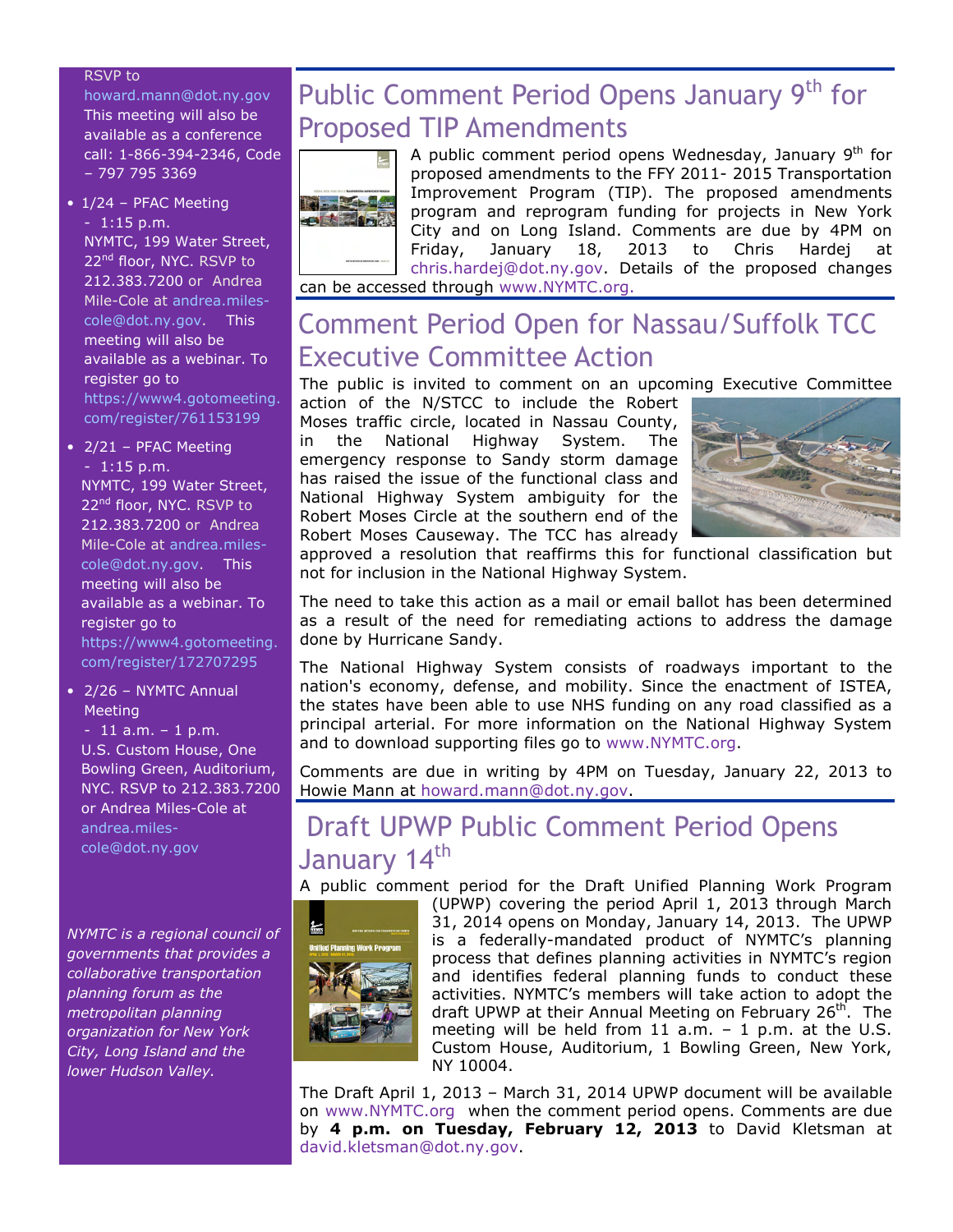#### NYMTC Council **Members**

#### Voting Members

- Joan McDonald, New York State DOT Commissioner and NYMTC co-chair
- Janette Sadik-Khan, Commissioner, New York City Department of Transportation and NYMTC co-chair
- Amanda Burden, Director, New York City Department of City Planning
- Fernando Ferrer, Acting Chairman, Metropolitan Transportation Authority
- Edward P. Mangano, Nassau County Executive
- MaryEllen Odell, Putnam County Executive
- C. Scott Vanderhoef, Rockland County Executive
- Steve Bellone, Suffolk County Executive
- Rob Astorino, Westchester County Executive

## Advisory Members

- Patrick Foye, Executive Director, Port Authority of NY & NJ
- James Weinstein, Executive Director, New Jersey **Transit**
- Mary K. Murphy, Executive Director, North Jersey Transportation Planning Authority
- Joe Martens, Commissioner, NYS Dept. of Environmental **Conservation**
- Marilyn G. Shazor, Regional Administrator, Federal Transit Administration, Region 2

# Safe Routes to Schools Awards Announced

On January 4th, New York State Department of Transportation Commissioner Joan McDonald announced the recipients of \$26.5 million in federal Safe Routes to Schools funding for 64 project sponsors across the state to implement infrastructure improvements and public education campaigns to encourage elementary and middle school children to safely walk and bike to school. In the NYMTC region, five schools in the lower



Hudson Valley were awarded over \$1 million and five on Long Island received \$1.7 million, with close to \$9 million for safety improvements and safety education in New York City.

In making the announcement, Commissioner McDonald said, "The projects supported by this round of federal funding will help children get to school safely by providing features such as sidewalks, multi-use paths, crosswalks and pedestrian signals near schools. The education component of the program can help families make healthy, sustainable transportation choices and teach kids how to safely use the infrastructure in their communities."

The intent of Safe Routes to School is to enable and encourage children to walk or bicycle to school; help children adopt a more healthy and active lifestyle by making bicycling and walking a safer and more appealing transportation alternative; and facilitate the planning, development and implementation of transportation projects that will improve safety while reducing traffic, fuel consumption and air pollution in the vicinity of schools.

Information about the NYSDOT Safe Routes to School program is available on the NYSDOT website at https://www.dot.ny.gov/safe-routes-to-school.

# NY–CT Sustainable Communities Consortium Annual Meeting Held December 14<sup>th</sup>

Mayors and other leading representatives of the New York- Connecticut Sustainable Communities Consortium met on December 14th, 2012 for an annual meeting at the SUNY Global Center in Midtown Manhattan to

provide a public progress report on the Consortium's achievements since receiving a 3 year, \$3.5 million dollar grant from the US Department of Housing and Urban Development in 2010.

To date, the Consortium has engaged consultants for all local implementation projects supported by the grant and has begun work on



the Regional Fair Housing and Equity Analysis. The Consortium is moving ahead with an Execution Plan for Regional Sustainable Development and a Long Island Housing Strategy, and is developing a Climate Resilience report that will help the region prepare for future extreme weather events. The Consortium can be proud of creating new intra-regional partnerships, engaging over 4,000 individuals from the public in a participatory process and granting thirty-three agencies or organizations Preferred Sustainability Status in applications for additional HUD funding. For more information go to www.sustainablenyct.org.